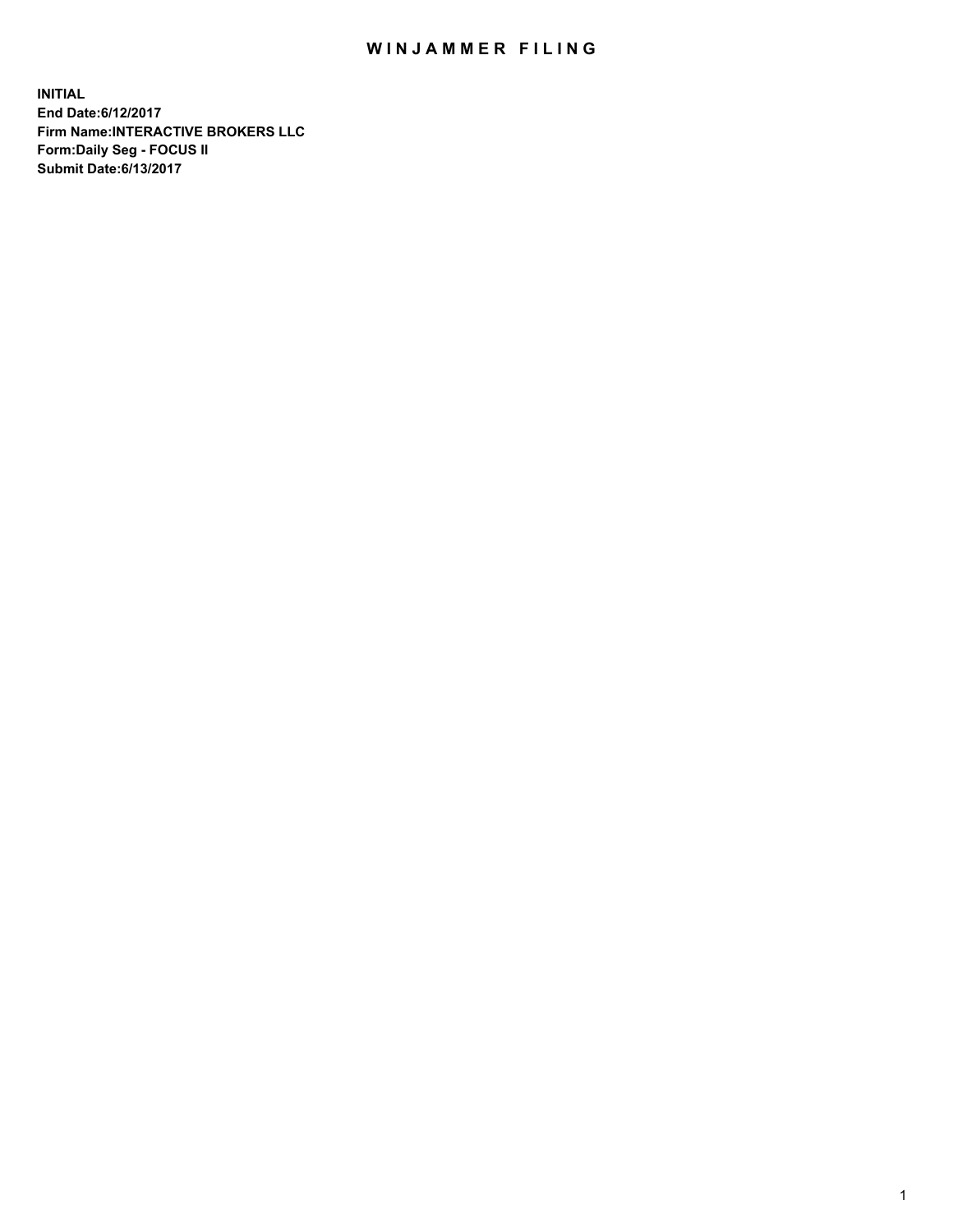## **INITIAL End Date:6/12/2017 Firm Name:INTERACTIVE BROKERS LLC Form:Daily Seg - FOCUS II Submit Date:6/13/2017 Daily Segregation - Cover Page**

| Name of Company<br><b>Contact Name</b><br><b>Contact Phone Number</b><br><b>Contact Email Address</b>                                                                                                                                                                                                                          | <b>INTERACTIVE BROKERS LLC</b><br><b>James Menicucci</b><br>203-618-8085<br>jmenicucci@interactivebrokers.c<br>om |
|--------------------------------------------------------------------------------------------------------------------------------------------------------------------------------------------------------------------------------------------------------------------------------------------------------------------------------|-------------------------------------------------------------------------------------------------------------------|
| FCM's Customer Segregated Funds Residual Interest Target (choose one):<br>a. Minimum dollar amount: ; or<br>b. Minimum percentage of customer segregated funds required:% ; or<br>c. Dollar amount range between: and; or<br>d. Percentage range of customer segregated funds required between: % and %.                       | $\overline{\mathbf{0}}$<br>0<br>155,000,000 245,000,000<br>00                                                     |
| FCM's Customer Secured Amount Funds Residual Interest Target (choose one):<br>a. Minimum dollar amount: ; or<br>b. Minimum percentage of customer secured funds required:%; or<br>c. Dollar amount range between: and; or<br>d. Percentage range of customer secured funds required between: % and %.                          | $\overline{\mathbf{0}}$<br>0<br>80,000,000 120,000,000<br>00                                                      |
| FCM's Cleared Swaps Customer Collateral Residual Interest Target (choose one):<br>a. Minimum dollar amount: ; or<br>b. Minimum percentage of cleared swaps customer collateral required:% ; or<br>c. Dollar amount range between: and; or<br>d. Percentage range of cleared swaps customer collateral required between:% and%. | $\overline{\mathbf{0}}$<br>$\overline{\mathbf{0}}$<br>00<br>0 <sub>0</sub>                                        |

Attach supporting documents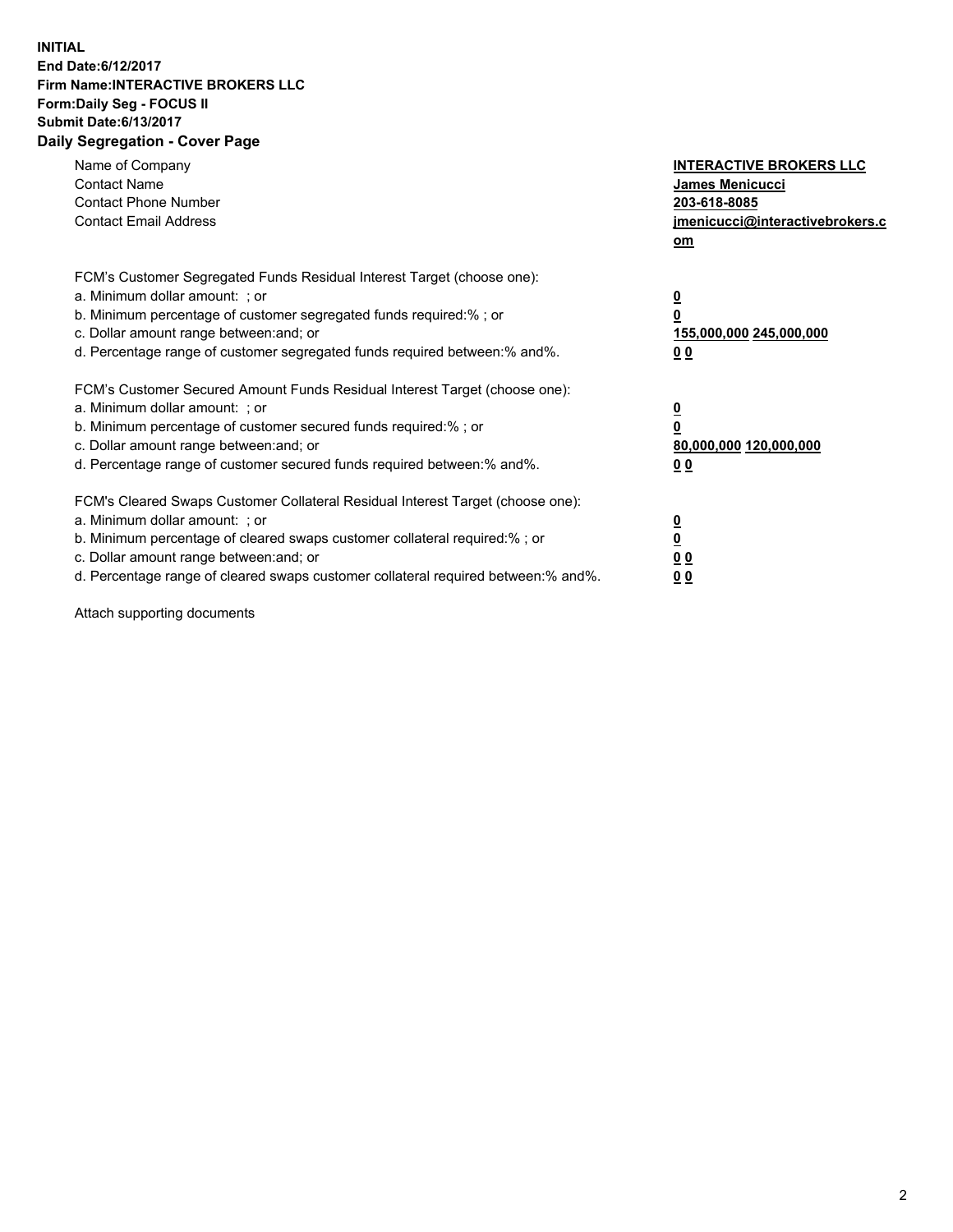## **INITIAL End Date:6/12/2017 Firm Name:INTERACTIVE BROKERS LLC Form:Daily Seg - FOCUS II Submit Date:6/13/2017**<br>**Daily Segregation - Secured Amounts Daily Segregation - Seture**

|     | Daily Segregation - Secured Amounts                                                                          |                                  |
|-----|--------------------------------------------------------------------------------------------------------------|----------------------------------|
|     | Foreign Futures and Foreign Options Secured Amounts                                                          |                                  |
|     | Amount required to be set aside pursuant to law, rule or regulation of a foreign                             | $0$ [7305]                       |
|     | government or a rule of a self-regulatory organization authorized thereunder                                 |                                  |
| 1.  | Net ledger balance - Foreign Futures and Foreign Option Trading - All Customers                              |                                  |
|     | A. Cash                                                                                                      | 347,809,752 [7315]               |
|     | B. Securities (at market)                                                                                    | $0$ [7317]                       |
| 2.  | Net unrealized profit (loss) in open futures contracts traded on a foreign board of trade                    |                                  |
| 3.  | Exchange traded options                                                                                      | $-6,995,046$ [7325]              |
|     |                                                                                                              |                                  |
|     | a. Market value of open option contracts purchased on a foreign board of trade                               | 67,094 [7335]                    |
|     | b. Market value of open contracts granted (sold) on a foreign board of trade                                 | -13,804 [7337]                   |
| 4.  | Net equity (deficit) (add lines 1.2. and 3.)                                                                 | 340,867,996 [7345]               |
| 5.  | Account liquidating to a deficit and account with a debit balances - gross amount                            | 5,816 [7351]                     |
|     | Less: amount offset by customer owned securities                                                             | 0 [7352] 5,816 [7354]            |
| 6.  | Amount required to be set aside as the secured amount - Net Liquidating Equity<br>Method (add lines 4 and 5) | 340,873,812 [7355]               |
| 7.  | Greater of amount required to be set aside pursuant to foreign jurisdiction (above) or line                  | 340,873,812 [7360]               |
|     | 6.                                                                                                           |                                  |
|     | FUNDS DEPOSITED IN SEPARATE REGULATION 30.7 ACCOUNTS                                                         |                                  |
| 1.  | Cash in banks                                                                                                |                                  |
|     | A. Banks located in the United States                                                                        | 43,457,787 [7500]                |
|     | B. Other banks qualified under Regulation 30.7                                                               | 0 [7520] 43,457,787 [7530]       |
| 2.  | Securities                                                                                                   |                                  |
|     |                                                                                                              |                                  |
|     | A. In safekeeping with banks located in the United States                                                    | 343,613,065 [7540]               |
| 3.  | B. In safekeeping with other banks qualified under Regulation 30.7                                           | 0 [7560] 343,613,065 [7570]      |
|     | Equities with registered futures commission merchants                                                        |                                  |
|     | A. Cash                                                                                                      | $0$ [7580]                       |
|     | <b>B.</b> Securities                                                                                         | $0$ [7590]                       |
|     | C. Unrealized gain (loss) on open futures contracts                                                          | $0$ [7600]                       |
|     | D. Value of long option contracts                                                                            | $0$ [7610]                       |
|     | E. Value of short option contracts                                                                           | 0 [7615] 0 [7620]                |
| 4.  | Amounts held by clearing organizations of foreign boards of trade                                            |                                  |
|     | A. Cash                                                                                                      | $0$ [7640]                       |
|     | <b>B.</b> Securities                                                                                         | $0$ [7650]                       |
|     | C. Amount due to (from) clearing organization - daily variation                                              | $0$ [7660]                       |
|     | D. Value of long option contracts                                                                            | $0$ [7670]                       |
|     | E. Value of short option contracts                                                                           | 0 [7675] 0 [7680]                |
| 5.  | Amounts held by members of foreign boards of trade                                                           |                                  |
|     | A. Cash                                                                                                      | 80,607,654 [7700]                |
|     | <b>B.</b> Securities                                                                                         | $0$ [7710]                       |
|     | C. Unrealized gain (loss) on open futures contracts                                                          | -4,624,056 [7720]                |
|     | D. Value of long option contracts                                                                            | 67,094 [7730]                    |
|     | E. Value of short option contracts                                                                           | -13,804 [7735] 76,036,888 [7740] |
| 6.  | Amounts with other depositories designated by a foreign board of trade                                       | $0$ [7760]                       |
| 7.  | Segregated funds on hand                                                                                     | $0$ [7765]                       |
| 8.  | Total funds in separate section 30.7 accounts                                                                | 463,107,740 [7770]               |
| 9.  | Excess (deficiency) Set Aside for Secured Amount (subtract line 7 Secured Statement                          | 122,233,928 [7380]               |
|     | Page 1 from Line 8)                                                                                          |                                  |
| 10. | Management Target Amount for Excess funds in separate section 30.7 accounts                                  | 80,000,000 [7780]                |
| 11. | Excess (deficiency) funds in separate 30.7 accounts over (under) Management Target                           | 42,233,928 [7785]                |
|     |                                                                                                              |                                  |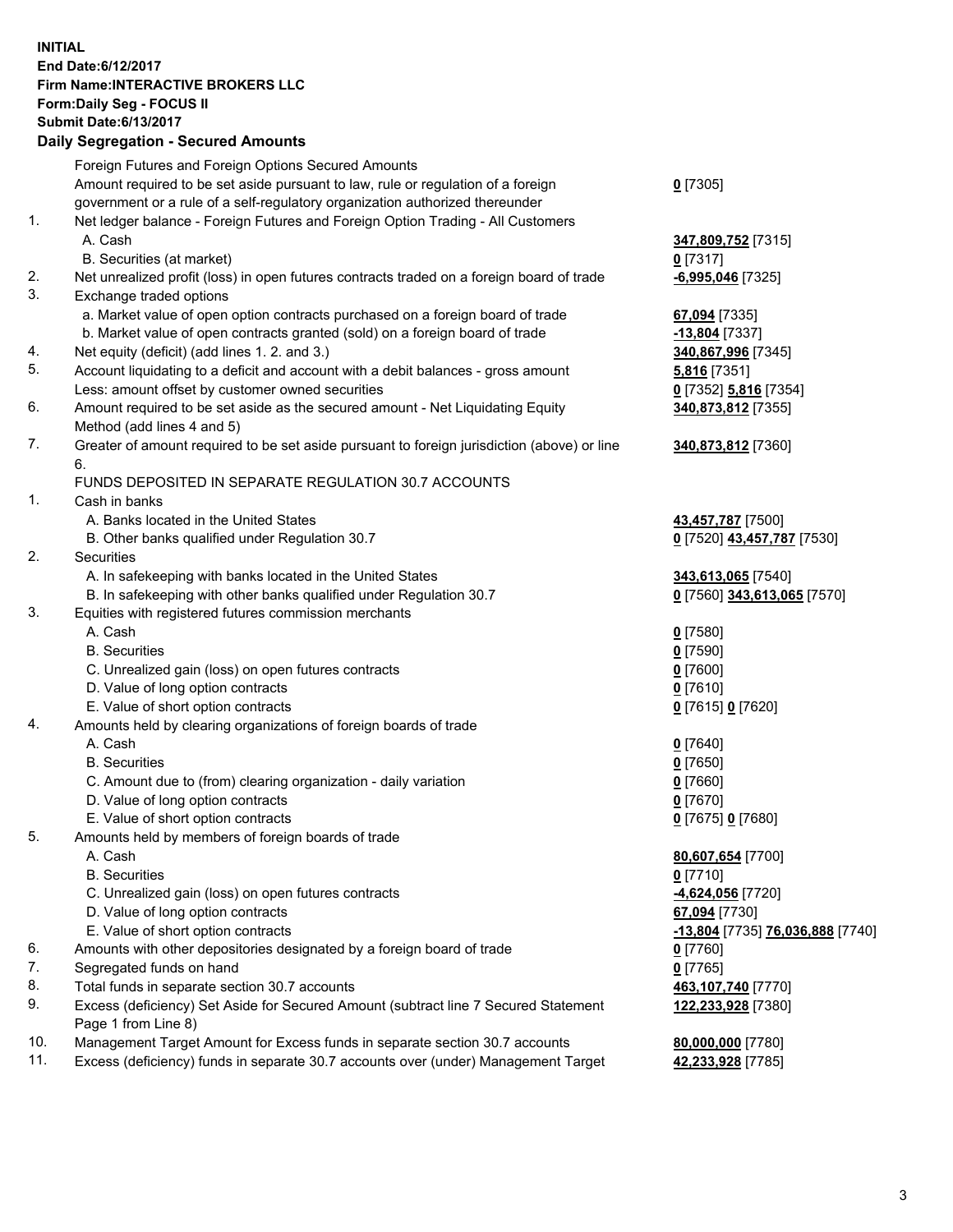**INITIAL End Date:6/12/2017 Firm Name:INTERACTIVE BROKERS LLC Form:Daily Seg - FOCUS II Submit Date:6/13/2017 Daily Segregation - Segregation Statement** SEGREGATION REQUIREMENTS(Section 4d(2) of the CEAct) 1. Net ledger balance A. Cash **3,892,665,086** [7010] B. Securities (at market) **0** [7020] 2. Net unrealized profit (loss) in open futures contracts traded on a contract market **-73,224,451** [7030] 3. Exchange traded options A. Add market value of open option contracts purchased on a contract market **307,513,986** [7032] B. Deduct market value of open option contracts granted (sold) on a contract market **-385,474,484** [7033] 4. Net equity (deficit) (add lines 1, 2 and 3) **3,741,480,137** [7040] 5. Accounts liquidating to a deficit and accounts with debit balances - gross amount **218,893** [7045] Less: amount offset by customer securities **0** [7047] **218,893** [7050] 6. Amount required to be segregated (add lines 4 and 5) **3,741,699,030** [7060] FUNDS IN SEGREGATED ACCOUNTS 7. Deposited in segregated funds bank accounts A. Cash **443,669,511** [7070] B. Securities representing investments of customers' funds (at market) **2,406,915,775** [7080] C. Securities held for particular customers or option customers in lieu of cash (at market) **0** [7090] 8. Margins on deposit with derivatives clearing organizations of contract markets A. Cash **25,008,561** [7100] B. Securities representing investments of customers' funds (at market) **1,235,165,164** [7110] C. Securities held for particular customers or option customers in lieu of cash (at market) **0** [7120] 9. Net settlement from (to) derivatives clearing organizations of contract markets **-10,370,153** [7130] 10. Exchange traded options A. Value of open long option contracts **307,511,492** [7132] B. Value of open short option contracts **-385,467,432** [7133] 11. Net equities with other FCMs A. Net liquidating equity **0** [7140] B. Securities representing investments of customers' funds (at market) **0** [7160] C. Securities held for particular customers or option customers in lieu of cash (at market) **0** [7170] 12. Segregated funds on hand **0** [7150] 13. Total amount in segregation (add lines 7 through 12) **4,022,432,918** [7180] 14. Excess (deficiency) funds in segregation (subtract line 6 from line 13) **280,733,888** [7190] 15. Management Target Amount for Excess funds in segregation **155,000,000** [7194] 16. Excess (deficiency) funds in segregation over (under) Management Target Amount **125,733,888** [7198]

Excess